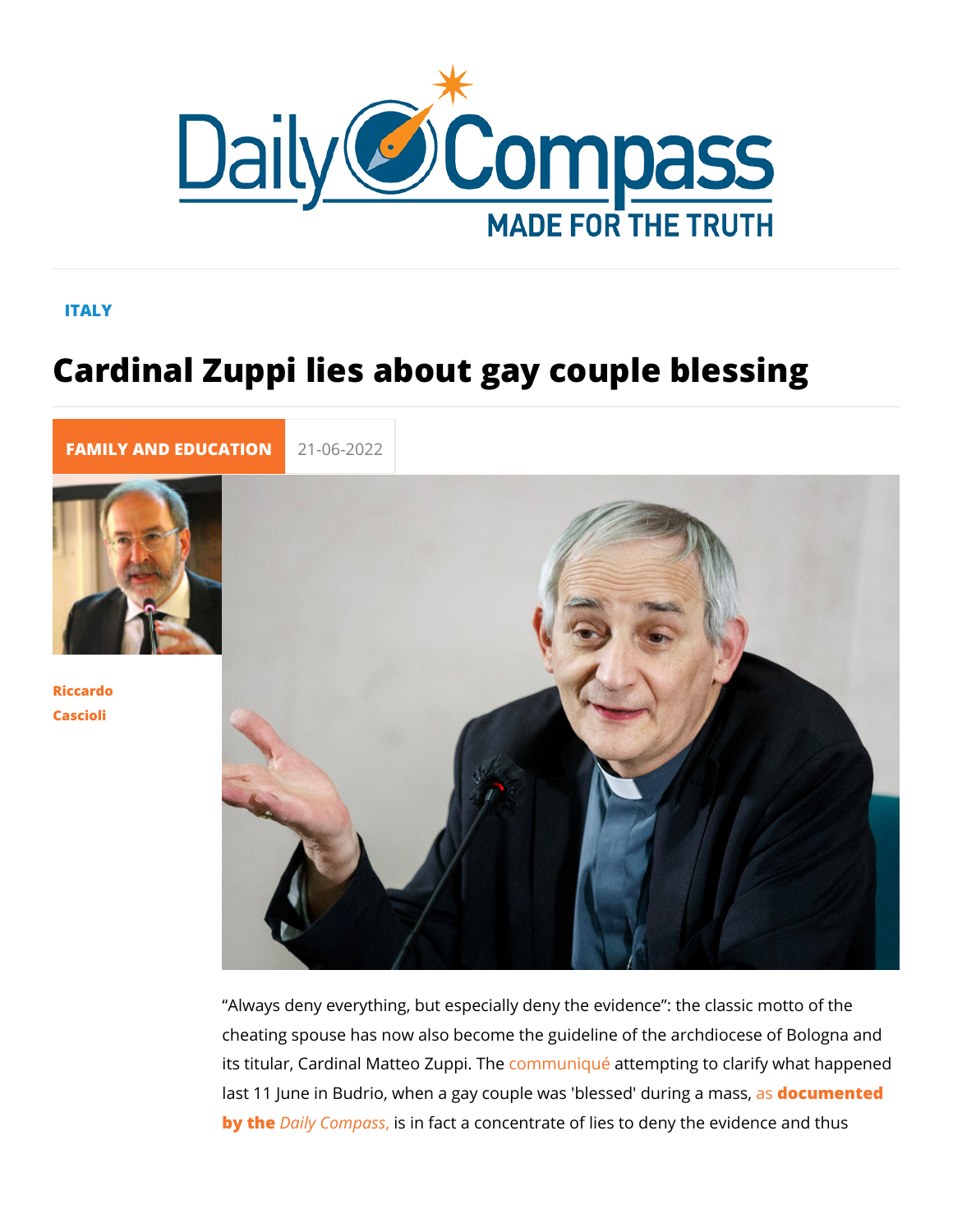deflect from the cardinal s position on same-sex unions.

The diocese's communiqute esraey was no blessing, even though a couple was present; it was "a Mass of thanksgiving for the gro way], present in the diocese for thirty years, which aims to ac in the Christian life also for people with homosexual tendencie

Just this one sentence is packed with sties and most important, is that denies the fact. Pietro and Giacomo, the two of the afore not there by chance, as adherents of the 'In cammino' group: t provided the photographic evidence and statements by the cele diocese of Bologna. It was an ad hoc mass for the two of them.

As further proof, we are also able to reveal the content of the messagweith which Pietro invited his friends to take part in the Saturday 11 June 2022, barring unforeseen circumstances, Gia united at Budrio Town Hall. Immediately afterwards, in the chu celebrate a mass of thanksgiving/entrustment for our life toge

Exact what we had writ bunt let s not be fooled by the words use Pharisees to circumvent the 'law': speaking of a thanksgiving/ tantamount to a blessing for the couple, but it avoids formally [Responsum of the Congregation for the](https://press.vatican.va/content/salastampa/it/bollettino/pubblico/2021/03/15/0157/00330.html#ing) Dwating in the tothing the state of the Responsum of the Congregation for the blessing of same-sex unions.

In any case, it is clear that the mass in question was for Pietr generically, for the In cammino group.

Second lie: the purpose of the groups imoquesion to accompany support people with homosexual tendencies in the Christian lif communiqué says, but to bring the LGBT agenda to the heart o legitimisation of any sexual orientation, the practical applicat including the acceptance of gay unions. It s very different. In Church's doctrine on gender and homosexuality seriously, it si or, rather, subvert it. Which, evidently, finds Cardinal Zuppi in

And, by the way, the communiqué speaks of a presence in the year, sas if to give the impression of continuity between the cu predecessors, Cardinals Giacomo Biffi and Carlo Caffarra. But parish of San Bartolomeo della Beverara has always been the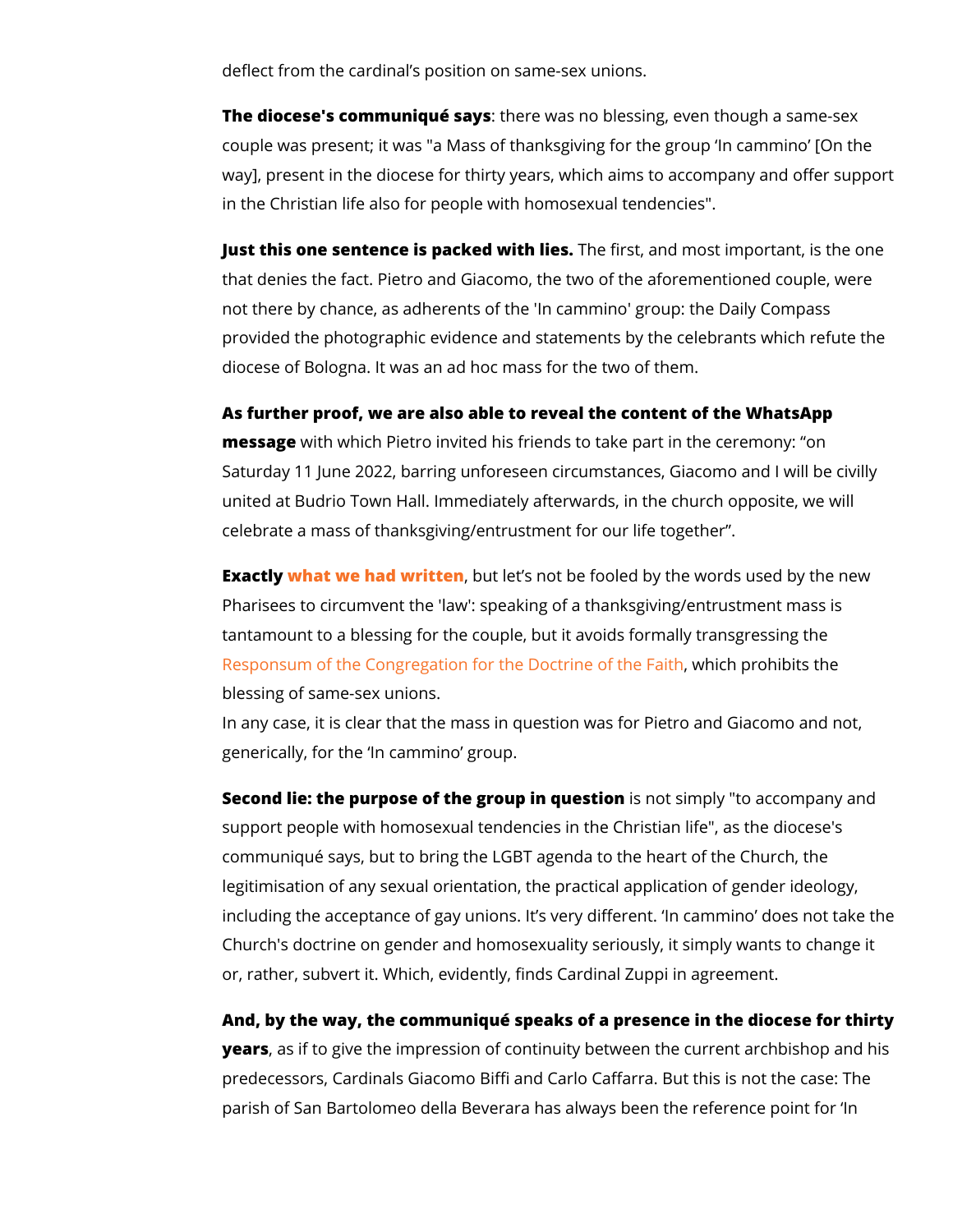cammino, but until 2015 its presence was almost clandestine, and called the parish pries set to order thanged with the arrival of [Zup](https://bologna.repubblica.it/cronaca/2016/05/17/news/gay_in_parrocchia_la_chiesa_ora_prega_contro_l_omofobia-139945240/)piwho immediately invited the group to come out into the o became part of the diocesan ministry. Obviously always falsify presenting as welcoming the person what in reality is the impo

And so does the communiqué of the Archdiocesse to in a partial, and in a partial,  $\alpha$ erroneous and misleadineg tway othee biso moptshe then Prefect of t Congregation for the Doctrine of the Faith, Cardinal Joseph Ration 1986. In order to justify the activity of the group 'In cammino' this passage, which is purported to be no. 16 of the Ratzinger every person and so does the Church, renewing her commitmer discrimination and violence on the basis of sexual orientation' to define the identity of persons solely on the basis of their 's

Actually, this quotation is taken from the final document of the (par. 15 $\mathcal{C}$ ), ich only in the second part of the sentence - the person cannot be defined by  $\mathcal{C}$ by sexual orientation alone - takes up the concept expressed i Letter on the pastoral care of homosexual persons. But in Rat: statement followed the denunciation of the activity of a gay lo which, aided by external forces and enemies of the Church, ai teaching on sexuality (nos. 8 and 9); and above all it follows  $\overline{\phantom{a}}$ pastoral care for homosexual persons is well defined:

"This Congregation therefore encouragets the Boinstheopism their dioceses, a pastoral care for homosexual persons in full accor No authentic pastoral programme will be able to include organ homosexual persons associate with each other, unless it is cle homosexual activity is immoral. A truly pastoral attitude will i homosexual persons from the proximate occasions of sin .